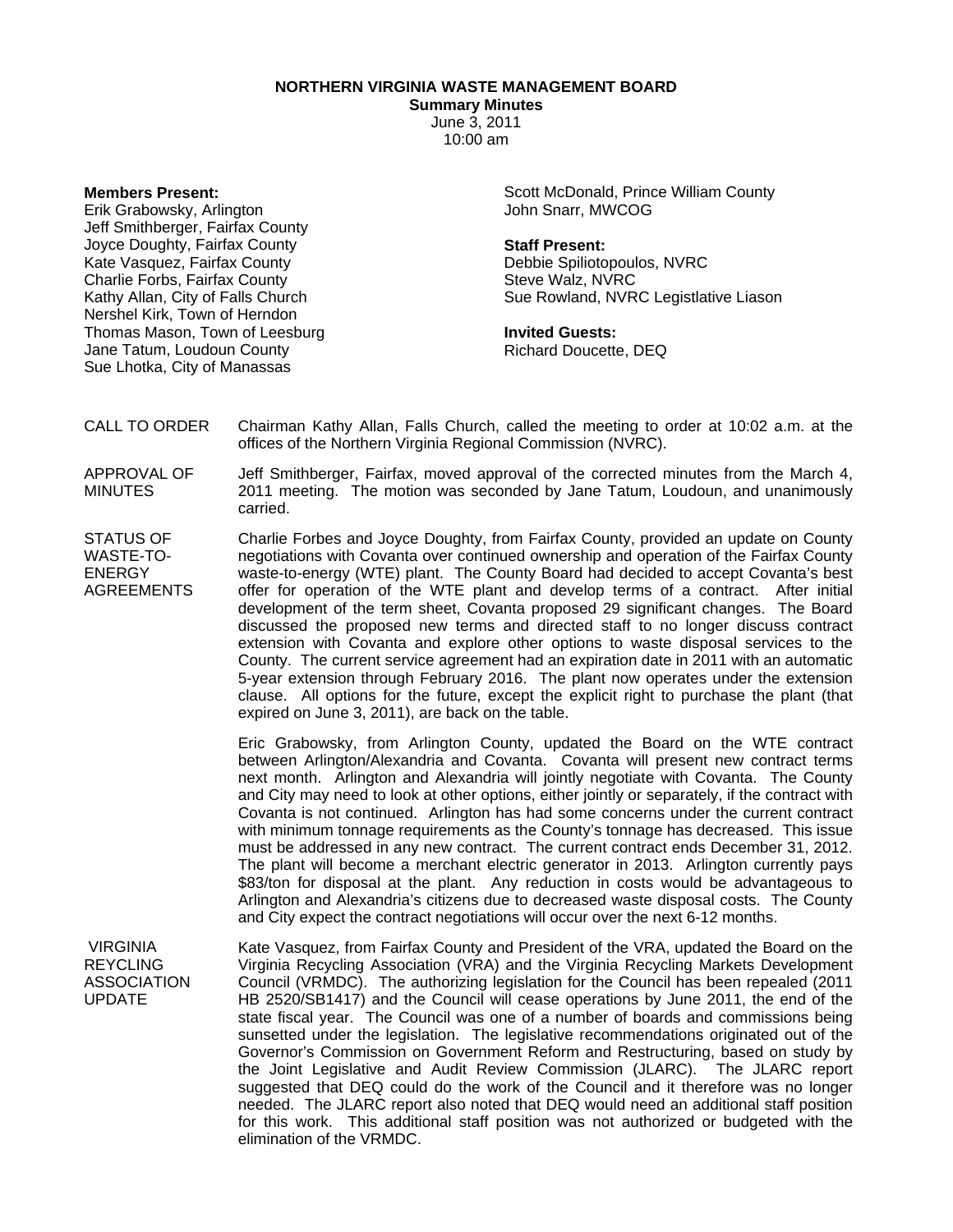Kevin Byrnes, VRMDC President and GWPDC representative, testified before the General Assembly to support continuing Council. The VRA, and NVRC at this Board's request, opposed elimination of the Council.

The Council's final meeting is scheduled for June 16, 2011 at the Richmond Regional Planning District Commission offices.

The Council met regularly, and despite its limited budget, had worked on a number of projects, including

- Completing an online survey of local recycling market challenges.
- Researching siting a glass beneficiation plant in Virginia, including market and economic analysis.
- Evaluating a rural materials recovery facility (MRF) project to see how this would support materials recovery from a statewide perspective.
- Expanding participation in the Southeast Recycling Development Council (SERDC), including providing input into a SERDC economic impact assessment.

What can the VRA do now to support the work of the VRMDC? The VRA created a council to support VRMDC work before council elimination. The VRA is can provide a small budget to support the Council. There may be value working through the VRA as it has more members and resources than VRMDC had.

VRA is interested in supporting a glass project. Owins-Illinois (O-I) spends millions each year shipping glass cullet to bottle plants in Toano and Danville. The cullet comes mostly from states with bottle bills. O-I is willing to support development of a glass beneficiation plant. Site analysis shows that a central site in King George County may best meet the market needs, although O-I is also looking at sites in North Carolina.

VRA board will meet in the afternoon after the June 15 VRMDC meeting to plan what goes forward. The VRA will consider starting the VRA markets council, identify business development tools and resources available, consider how to continue work on VRMDC research projects, and look at how to promote development of glass or other MRF plants to the state Department of Business Assistance and state economic development officials. VRA members are not interested in becoming a lobbying organization, but will consider a role showing the potential for in-state job growth and other benefits of a new MRF facility.

The June VRMDC meeting will have a public comment period at its June 15 meeting. Jeff Smithberger of Fairfax moved, and the Board approved, that Sue Roland be authorized to speak in support of expanded VRA actions as described above. Sue will prepare a statement/bullet sheet for review before the June 15 meeting.

Kate Vasquez addressed how this Board can be involved in continuing the work of the VRMDC. Members can join the VRA, participate in the markets council, request use of NVRC resources to support some R&D and project development, and work with NVRC to develop a NVRC position paper regarding the project and related issues.

The presentation was followed by a Q&A session.

Q - There is increased demand for some waste materials beyond glass, such as PET. Companies are looking at ways to incentivize markets as they are not getting sufficient material from existing local programs. SERDC did a webinar, available in its web site, with good information on state by state material management and related issues. The Virginia data from SERDC was limited, so SERDC needs info from Virginia to bring their information on the Commonwealth up to date. What can be done?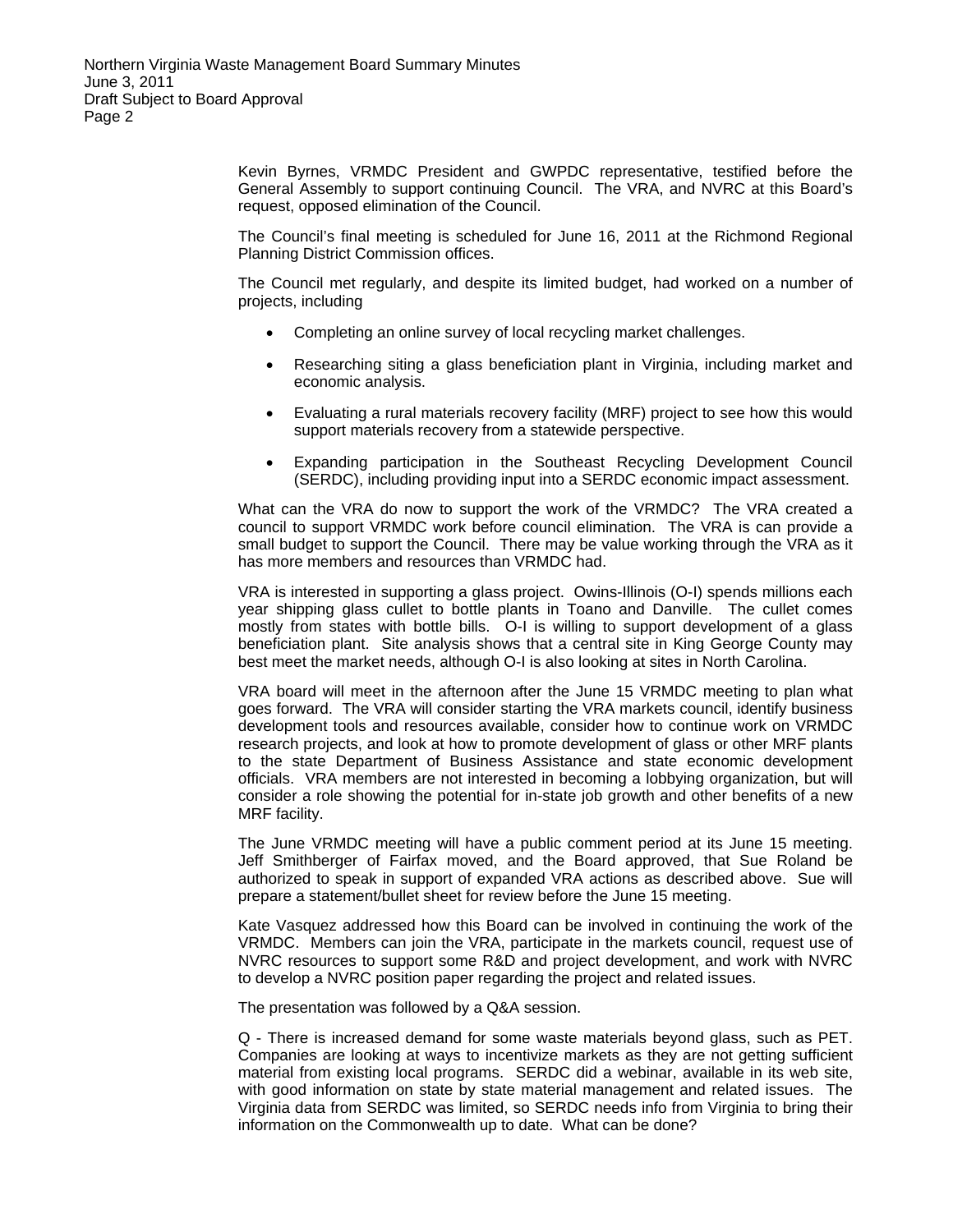- A The VRA will help get this data/info together.
- Q Has anyone talked to Lieutenant Governor Bolling on this?

A - Not yet. There has been some outreach to some state officials, but outreach needs to be expanded, including to the Lieutenant Governor.

Q - Is there a way to address the glass cleanliness problem?

A –Technologies are available, but single stream recycling and paper contamination represents the biggest problem O-I can take mixed color glass but cannot sort the glass if it is real dirty. The largest hurdle is that the price of glass had not supported MRF or cleaning technologies.

Q - Has someone looked at incremental cost per ton of shipping glass? Shipping costs may be \$10-15/ton just from Manassas to the Toano plant. Shipping must be high from out of state. Is there an opportunity here?

A – There are many factors affecting the glass market and interest in out-of-state glass. There may be other economic advantages, such as using back-hauling agreements, which allow the glass to continue coming from places such as Michigan.

Sue Roland noted that the Lieutenant Governor should be invited to the June 15 VRA meeting. Additionally, the VRA should consider inviting the two legislators sponsoring the Council repeal bill (Delegate Chris Peace, Senator Steve Newman). They should be approached to support options to the Council. They asked for ideas about options to the Council during the 2011 General Assembly session. Del John Costgrove, who is a recycler, should also be approached. He was opposed to the repeal bill. Sue asked that the VRA let NVRC know there is any push back to alternatives, as NVRC could follow up to address legislators' issues. Sue recommended that any outreach to legislators focus on the job potential.

- ROUND TABLE Each member gave quick updates regarding work within their jurisdictions.
	- Arlington County: The County will reduce household solid waste rate by \$18 due to lowered collection costs from reduced waste tonnage. The County has seen a 24% increase in recycling. The new rates will be about \$3.24 per month. The County could see an additional reduction of \$15 if it can lower WTE costs.
	- Fairfax County: The disposal budget is being impacted in that the County Board has had to keep property taxes paid for the Covanta WTE plant in the general fund. The loss will be absorbed into the waste collection program. WTE plant tipping fees are expected to stay at \$60/ton for contract customers, and be lowered from \$55 to \$53 for the County due to lower WTE plant debt repayment costs.

County solid waste staff expect to be visited under the EPA's MS4 audit of the County. Staff expect the waste management operations to be in good shape as they have individual VPDES permits.

A new project to have waste water pumped to the WTE plant for cooling tower makeup water in lieu of city water is near completion. Covanta will see a 25% reduction in water costs as compared to city water. Savings should pass through to the waste budget. The waste water will also be used for watering a golf course and other irrigation.

Loudoun County  $-$  The County rebid contracts for hauling transport and marketing of materials. Bids were very close and came down to who had better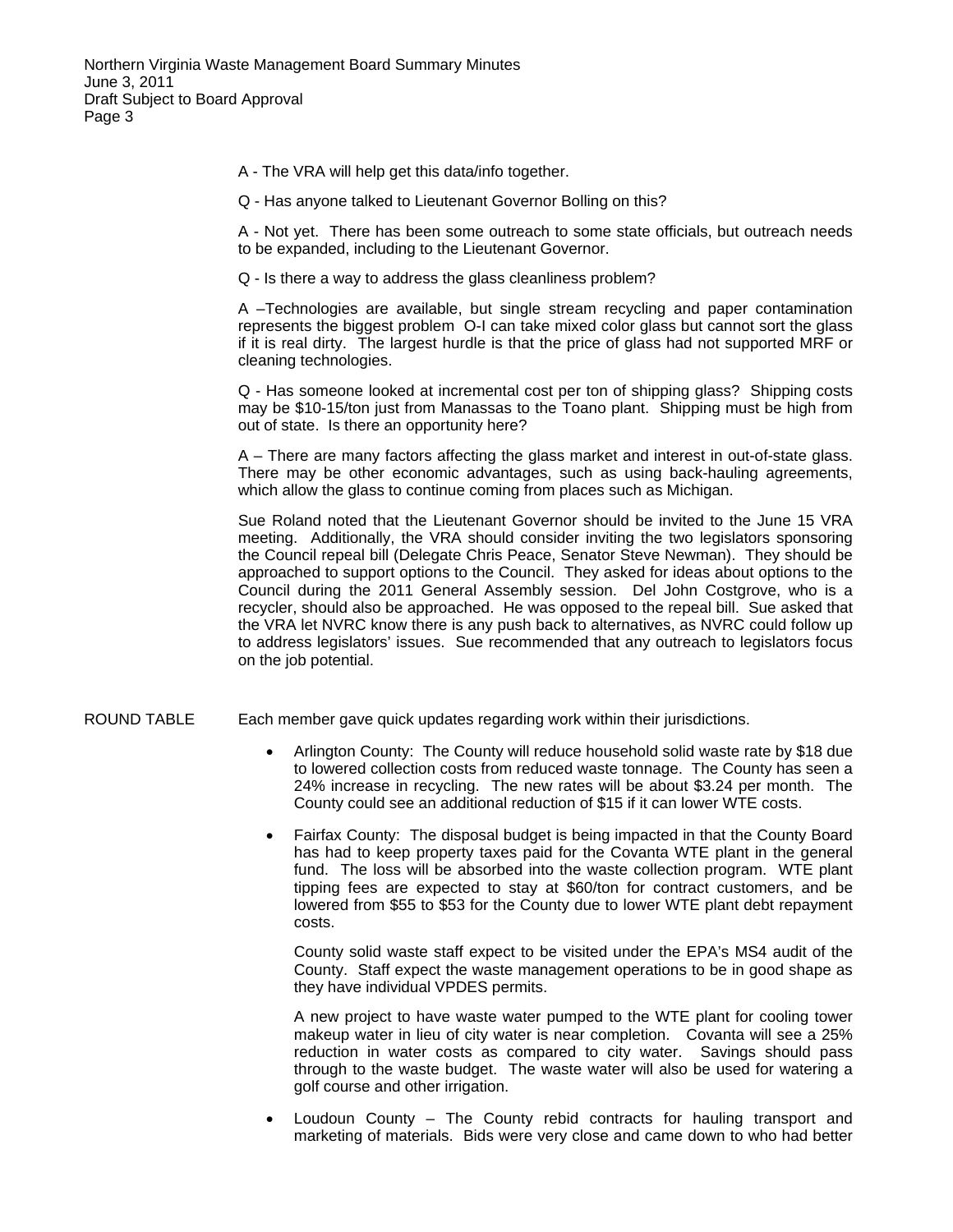Northern Virginia Waste Management Board Summary Minutes June 3, 2011 Draft Subject to Board Approval Page 4

> rebates. The County is going with Waste Management and away from Conserve.

> The county entered into a deal with Fauquier County to take latex paint. They use it for their daily cover mix. This reduces program costs and allows a way for the County to meet increased public demand for HHW and ewaste services.

> The County also rebid its landfill management contract, moving away from a flat \$40/ton to a variable rate if there is more tonnage brought in. The gate rate is \$60/ton. It is the County's policy to not take out of county waste, so it won't look to out of county waste to increase volume.

- Town of Leesburg: The waste budget for next year is being reduced, so there will be some staff reductions, leaving fewer people to manage the Town's waste activities.
- Town of Herndon: A condo association requested Town waste collection in midterm of their current budget. Taking on the condo will increase costs by over 20% so the Town will have to rebid its waste management contract to account for the additional load.
- City of Falls Church: The Falls Church City Council will have a working session Monday on fees for excess trash. A proposal should go to final vote on June 13 for a \$1/bag fee for any waste that does not fit in residents' 65 gal cart. The City Council appears to support the idea; the community seems indifferent. This does not impact budget much as only about 5% of customers have extra trash out in any week. The extra bag fee will be expensive to administer but is seen as a way to evaluate pay as you throw service. Bulk item collection is separate (no free bulk pickup). This will be a good test for the wider region as the City waste collection only has 3100 customers.
- DEQ: Governor McDonnell's office has approved refilling the regional office's solid waste permit writer position. The region has been using staff from other regions, but has multiple major permit modifications so needs the staff.

The Waste Management Board just passed a cleaned up Amendment 7 to the Waste Management Regulations. The new action is labeled as amendment 8, so there may be some confusion. DEQ will share a new clean version when it is available. More info is available on DEQ web site.

- Prince William County: There will be no change to waste fees next year. The waste department did get a little capital money to redesign the County's household hazardous and electronics waste facility. It will be a covered facility. Funds for a new cell liner and closure of existing cells is also funded.
- City of Manassas: Solid waste fees have been level for the last three years. The City expects a slight increase this year with their transfer station contract.

There was general discussion whether any company besides Waste Management can provide materials management services. Prince William has a contract with CSI. The company has a new building in Loudoun, but the facility still lacks processing equipment. The new facility will probably hand sortOne locality has heard of interest by Green Star, which has operations in Northeast and south of Virginia to Texas.

NVRC PROJECT UPDATES

- Debbie Spiliotopoulos reported on NVRC business.
	- NVRC has received tables for the updated waste report from many localities. NVRC is putting the data in a master Excel table and will look at enhancing the report with new census data.